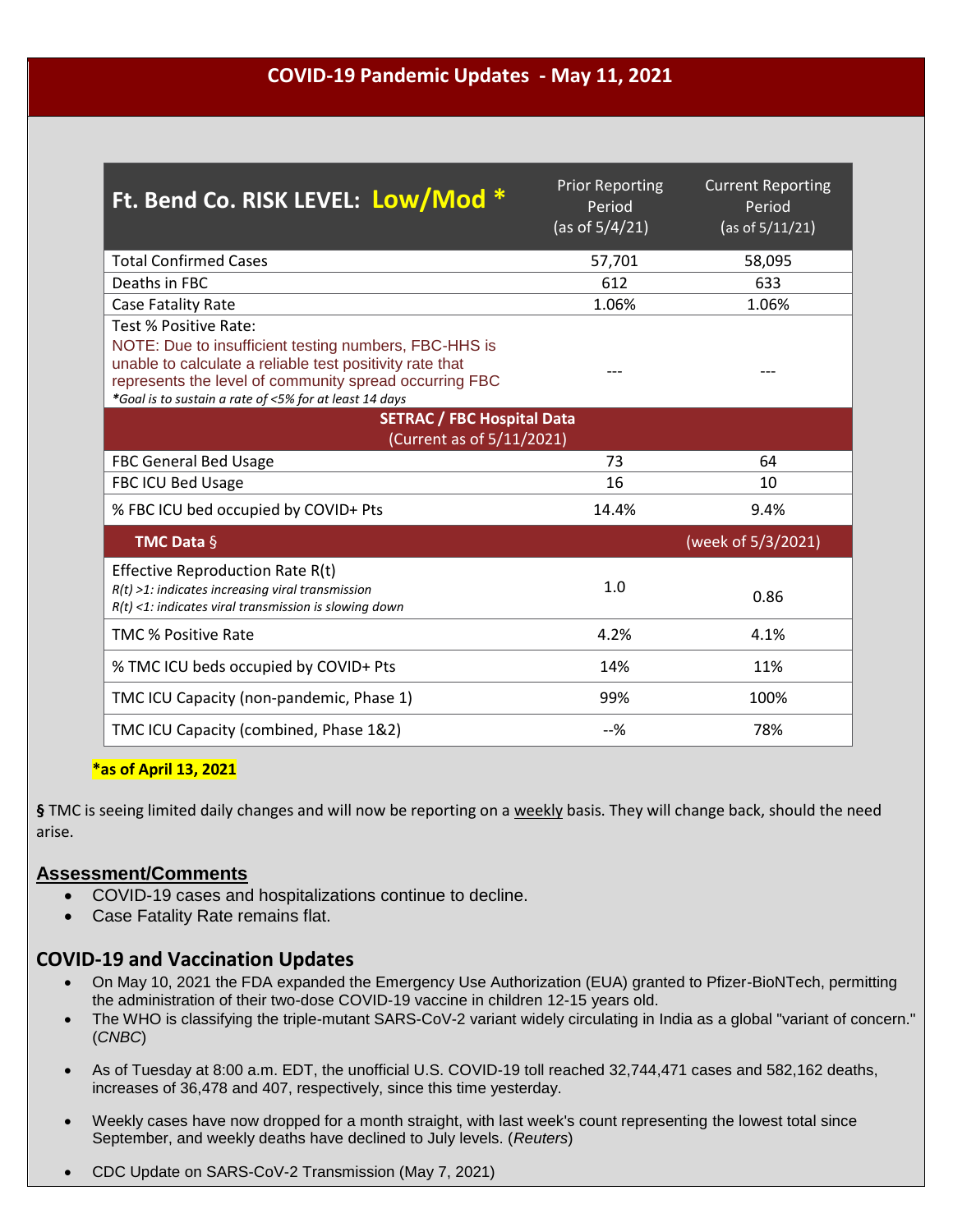- o SARS-CoV-2 can be transmitted by both large and small aerosol particles (aerosolization being the main mechanism of transmission)
- $\circ$  Poor ventilation in a closed space can enhance transmission, underscoring the importance of adequate ventilation
- $\circ$  Transmission of SARS-CoV-2 can occur from inhalation of virus in air farther than 6 feet from source

## **Vaccines are Safe and Effective (AND necessary to put the brakes on this pandemic). Here's the data:**

- $\circ$  There was a recent Israeli study published May 2021, investigating the impact and effectiveness of mRNA Pfizer vaccine against SARS–COV–2 infections and COVID-19 cases, hospitalizations, and deaths following a nationwide vaccination campaign in Israel. This observational study revealed that 2 doses of the vaccine were highly effective across all age groups, 16 years and older, in preventing symptomatic and asymptomatic SARS– COV–2 infections. The study also showed that the 2 doses of vaccine were highly effective in SARS–COV–2 infections and COVID-19-related hospitalizations, severe disease, and death, including those caused by the B.1.1.7 SARS–COV–2 variant, and that there were marked and sustained declines in SARS–COV–2 incidents corresponding to increasing vaccine coverage, suggesting that COVID-19 vaccination can help to control the pandemic.
- $\circ$  Recent study released by the CDC in April 2021, revealed the current vaccinations were 90% effective in blocking infections, both symptomatic and asymptomatic, and people who had 2 doses of vaccine, and 80% effective in people who had 1 dose. This suggests that not only are the vaccines protecting against severe disease, but also there appears to be a reduction in viral transmission. None of the vaccines are 100% effective at preventing infections, but then again, what vaccination is? 90% sounds good to me.
- $\circ$  Clinical studies continue to show the benefits of getting the COVID-19 vaccine far outweigh any risks. Both the FDA and the CDC continue to report that the currently available vaccines are safe and very effective. Recently, the FDA and the CDC have conducted a very thorough investigation of the Johnson & Johnson vaccine, which recently was felt to be associated with forming blood clots. They have concluded that this blood clot adverse event was extremely rare and is now being recommended once again.

# **Comments on school re-opening face-to face instruction**

- It is now clear that schools can (and should) safely open for in-person learning, with very few exceptions, provided appropriate mitigation strategies (NPIs) are followed - NPIs (non-pharmaceutical interventions) such as physical distancing, wearing masks, hand hygiene, adequate ventilation. [COVID-19 1 infections among students and staff in New York City Public schools. Pediatrics volume 147, No. 5, May 2021]
- Need to recognize disruption in learning and the negative impact on children's health and their families who are disproportionately affected [JAMA Network Open, published online April 29, 2021}:
	- o Increased suicide rates in children
	- o Children with disabilities and English language learner's
	- o Children who live in poverty
	- o Mothers of young children whose employment rates still remain low compared to pre-pandemic levels
- **Challenges Ahead…**
	- $\circ$  Uncertainty of SARS–COV–2 mutations (variants), both locally and globally, their rate of transmission; certain age groups affected (especially children!); the degree of current vaccine effectiveness
	- $\circ$  Relaxation of NPIs such as physical distancing, wearing masks, hand hygiene, etc.
	- o Decreased vaccination rates:
		- 1. Vaccination hesitancy Approx. 30%of the U.S. population reluctant to get vaccinated; recent concerns with Johnson & Johnson vaccine causing blood clotting adverse reactions; misinformation or lack of clear straightforward messaging, distrust of government health agencies
		- 2. People skipping second dose of the 2-dose vaccinations